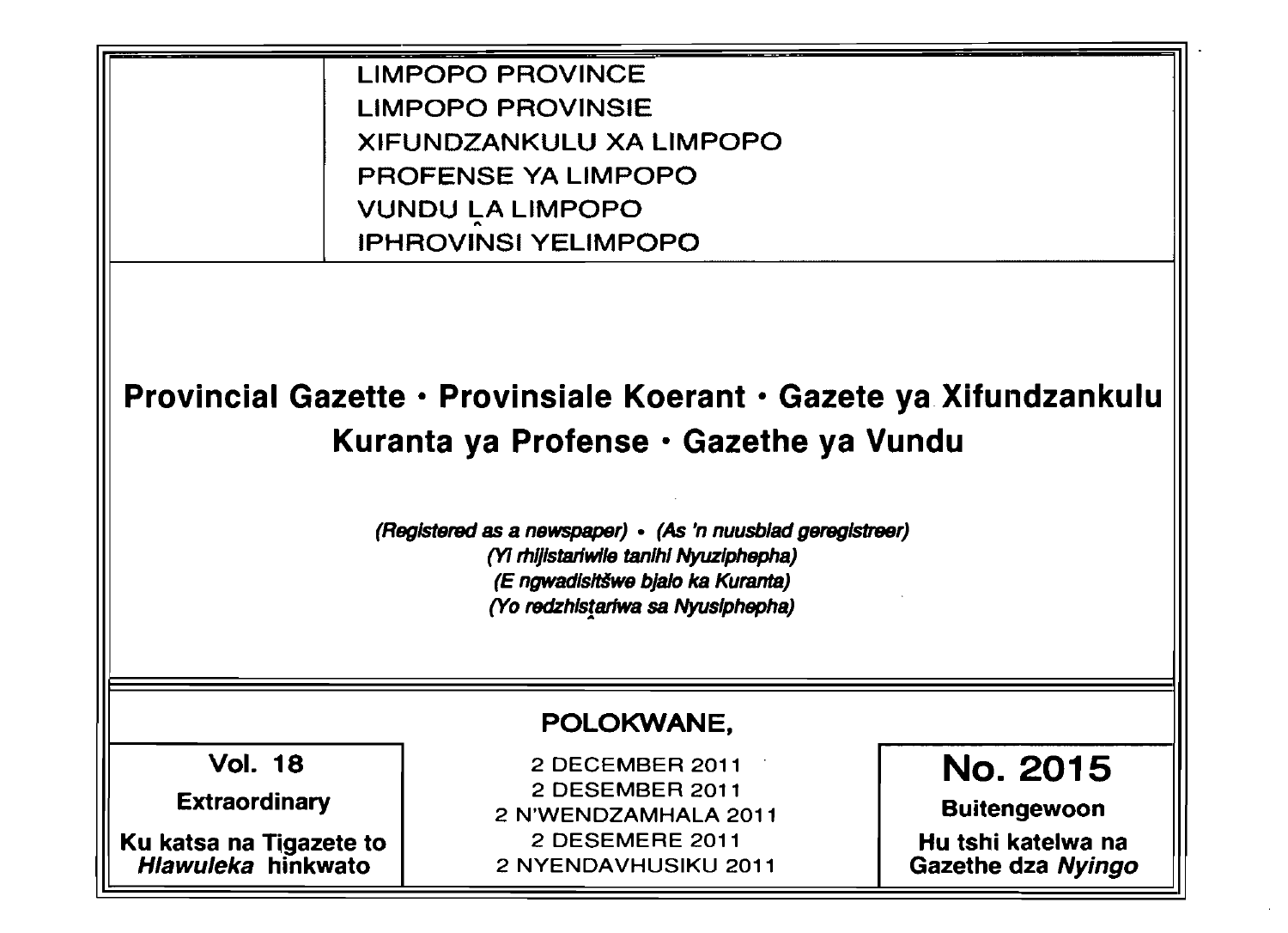### IMPORTANT NOTICE

The Government Printing Works will not be held responsible for faxed documents not received due to errors on the fax machine or faxes received which are unclear or incomplete. Please be advised that an "OK" slip, received from a fax machine, will not be accepted as proof that documents were received by the GPW for printing. If documents are faxed to the GPW it will be the sender's responsibility to phone and confirm that the documents were received in good order.

Furthermore the Government Printing Works will also not be held responsible for cancellations and amendments which have not been done on original documents received from clients.

|     | <b>CONTENTS · INHOUD</b>                              |             |                |
|-----|-------------------------------------------------------|-------------|----------------|
| No. |                                                       | Page<br>No. | Gazette<br>No. |
|     | <b>PROVINCIAL NOTICES · PROVINSIALE KENNISGEWINGS</b> |             |                |
|     |                                                       | з           | 2015           |
|     |                                                       | 5           | 2015           |
| 8   |                                                       | 15          | 2015           |
| 8   |                                                       | 16          | 2015           |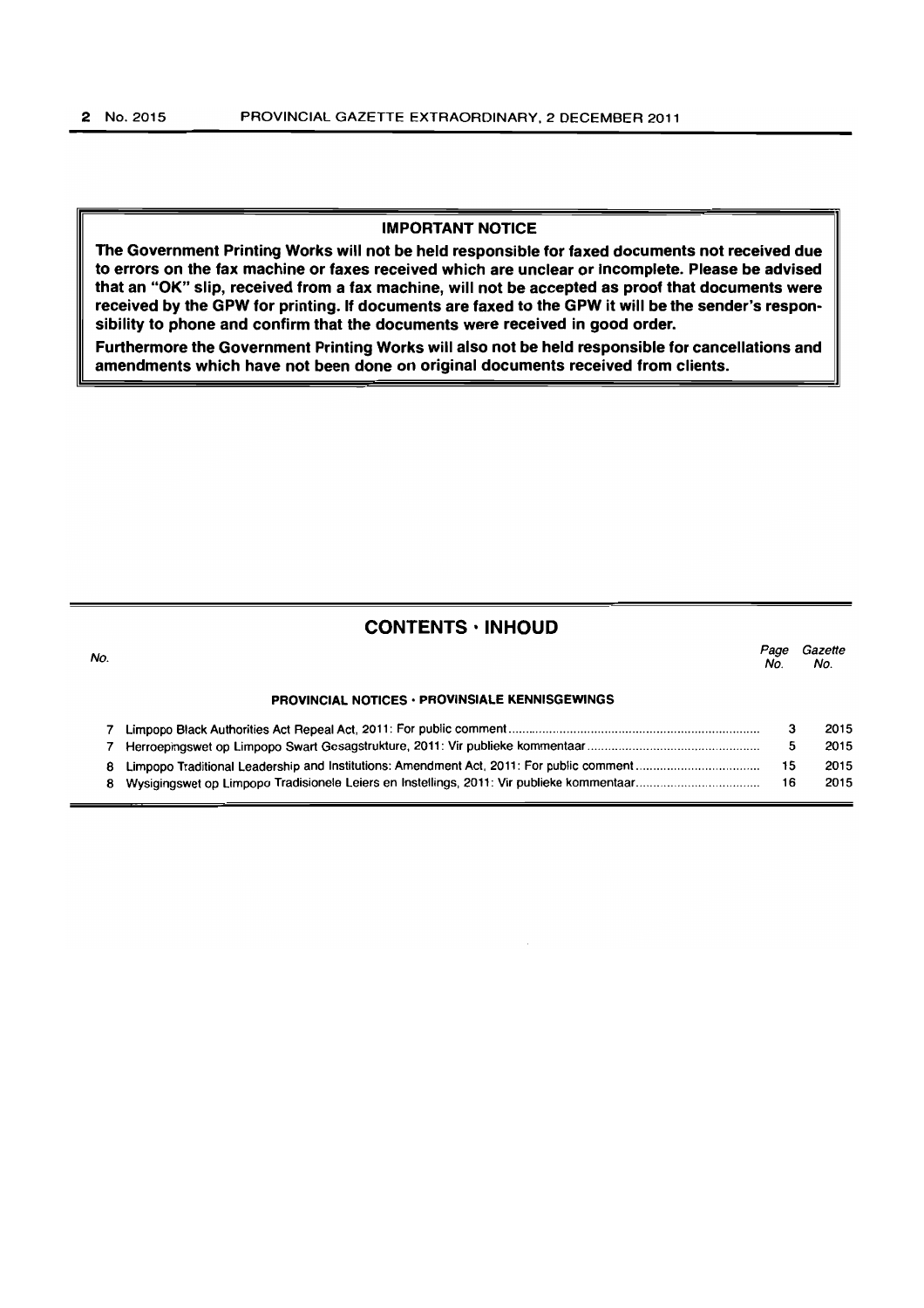# **PROVINCIAL NOTICES PROVINSIALE KENNISGEWINGS**

# **2 December 2011**

**ACT** 

Act No. 03 of 2011 **r** : ~~r-tITtiD TO **I**  attale 8/11/2011

To repeal the Black Authorities Act, 1951 (Act No. 68 of 1951), and to provide for transitional provisions relating to tribal authorities and community authorities.

BE IT ENACTED by the Limpopo Provincial Legislature, as follows:-

# 1. Definitions

**No.7** 

In this Act, unless the context indicates otherwise-

"community authority" means an authority established in terms of section  $2(1)(a)(ii)$ of the Black Authorities Act. 1951 (Act NO.68 of 1951);

"Premier" means the Premier of Limpopo; and

"tribal authority" means an authority established in terms of section  $2(1)(a)(i)$  of the Black Authorities Act, 1951 (Act NO.68 of 1951);

# 2. Repeal of law

The Black Authorities Act. 1951 (Act NO.68 of 1951) is hereby repealed.

# 3. Transitional provisions

- (1) A tribal authority will continue to exist until recognised by the Premier as a Traditional Council in terms of section 4 of the Limpopo Traditional Leadership and Institutions Act, 2005 (Act No. 6 of 2005).
- (2) A community authority will continue to exist until disestablished, as contemplated in section 28(5) of the Traditional Leadership and Governance Framework Act, 2003 (Act No.41 of 2003), except where the traditional leadership related to that community authority is under investigation by the Commission on Traditional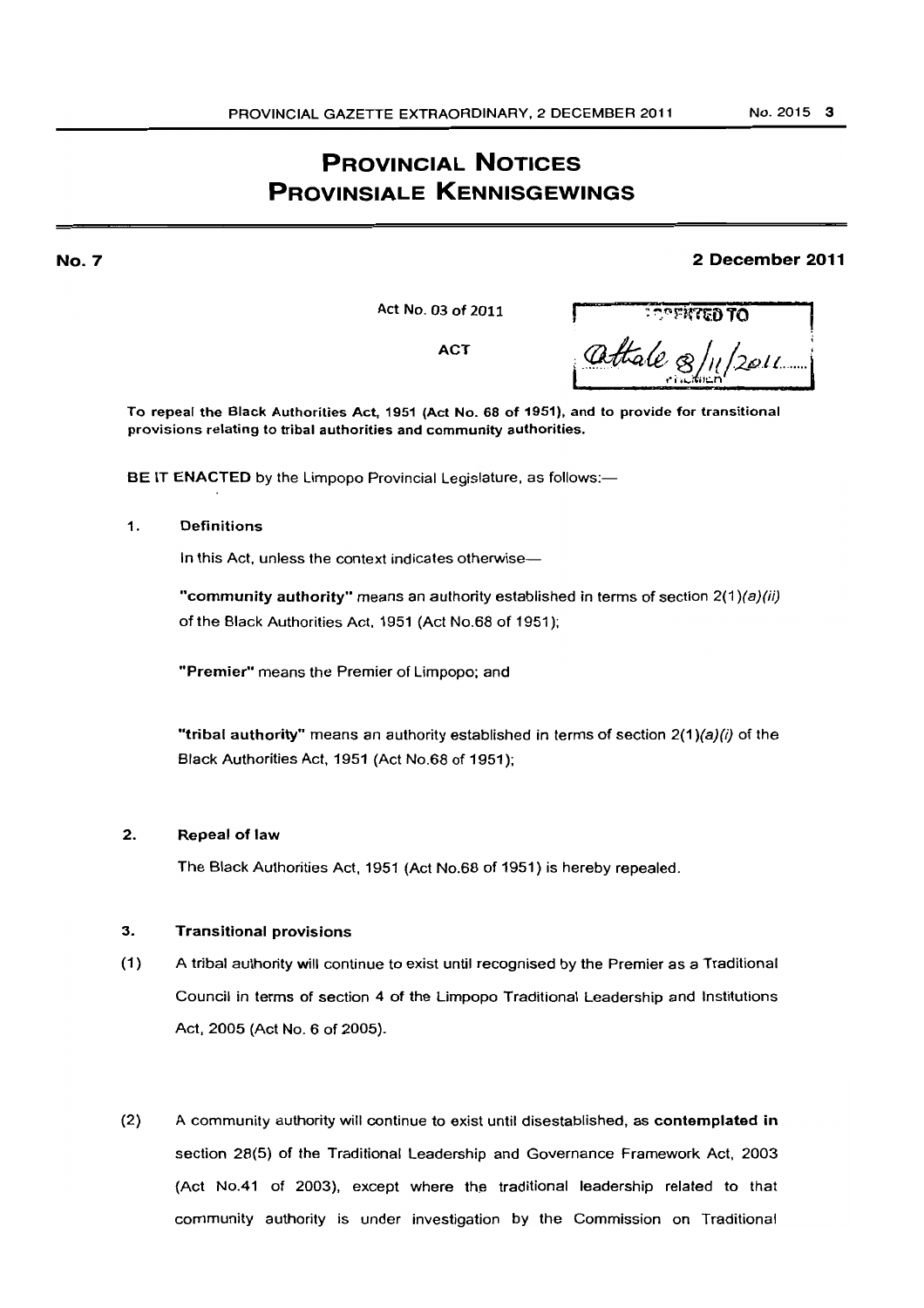#### 4 No. 2015 PROVINCIAL GAZETTE EXTRAORDINARY, 2 DECEMBER 2011

Leadership Disputes and Claims established in terms of section 22 of the Traditional Leadership and Governance Framework Act, 2003 (Act No. 41 of 2003). in which case the community authority concerned must be administered as if the Black Authorities Act. 1951 (Act NO.68 of 1951) has not been repealed.

# 4. Short title and commencement

This Act is called the Limpopo Black Authorities Act Repeal Act. 2011 and comes into operation on a date fixed by the Premier by proclamation in the gazette.

> This is to certify that this Act has complied With the Standing Rules and Orders of the House and ~as thus adopted by th§)ion~able House on this ,a,~"."""", Day of~;~ ..... 2.tI..\ 1

Signed: MAMALI Date:.IV<br>SPEAKER OF THE LIMPOPO LEGIS!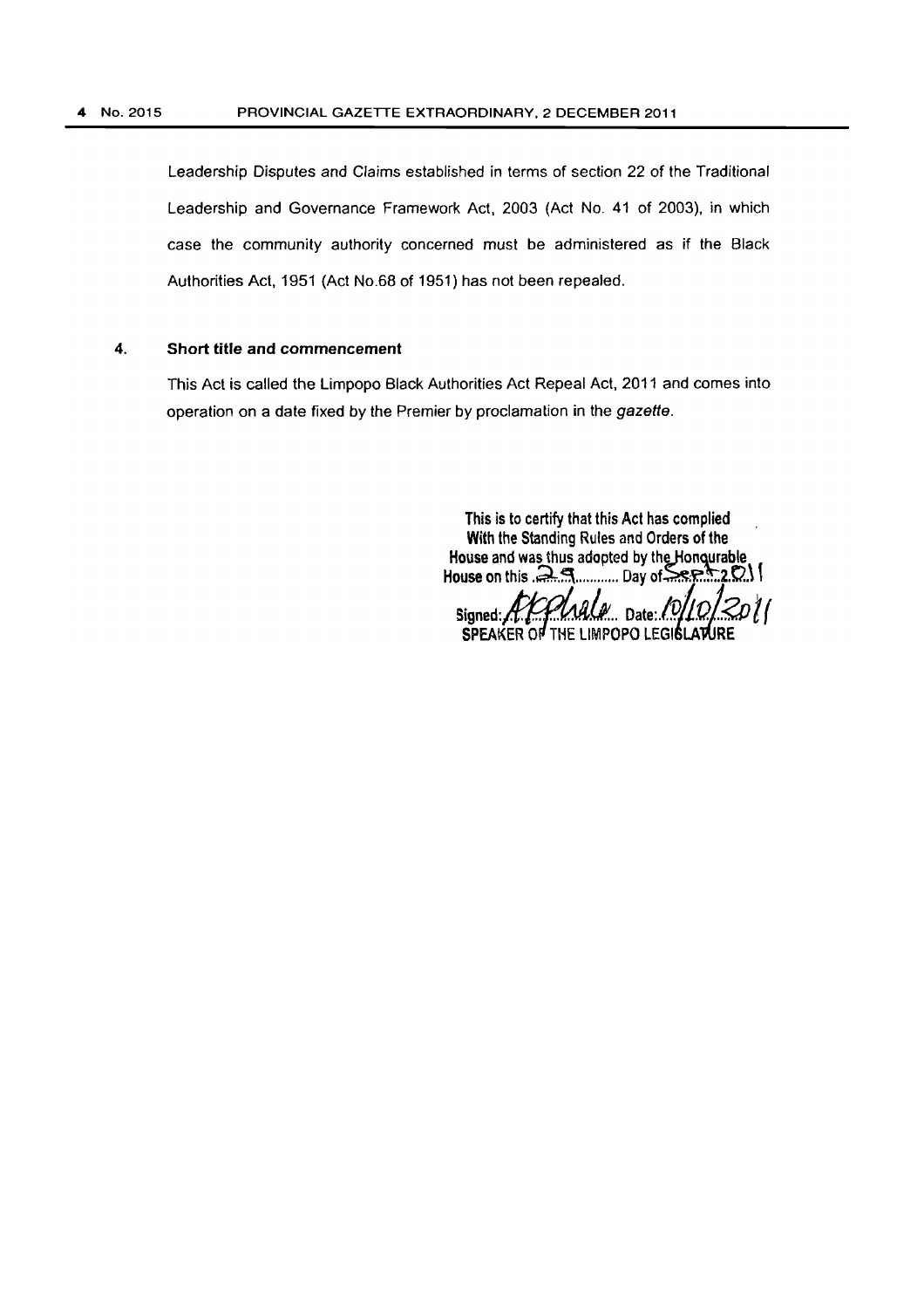# No. 7 2 Desember 2011

#### **WET**

Om die Wet op Swart Gesagstrukture te herroep, 1951 (Wet Nr. 68 van 1951), en om te voorsien in die oorgangsbepalings wat verband hou met stam gesagstrukture en gemeenskap gesagstrukture.

WORD DAAR DERHALWE deur die Limpopo Provinsiale Wetgewer as volg bepaal:-

# 1. Omskrywings

In hierdie Wet, tensy uit die samehang anders blyk-

"gemeenskap gesagstruktuur" beteken 'n gesagstruktuur gestig ingevolge artikel 2(1) (a) (ii) van die Wet op Swart Gesagstrukture. 1951 (Wet Nr.68 van 1951);

"Premier" beteken die Premier van Limpopo; en

"starn gesagstruktuur" beteken 'n gesagstruktuur gestig ingevolge artikel 2(1) (a) (i) van die Wet op Swart Gesagstrukture. 1951 (Wet Nr.68 van 1951).

# 2. Henroeping van wet

Die Wet op Swart Gesagstrukture. 1951 (Wet Nr.68 van 1951) word hiermee herroep.

# 3. Oorgangsbepalings

- (1) (1)'n Stam gesagstruktuur sal bly voortbestaan totdat die Premier dit erken as'n Tradisionele Raad ingevolge artikel4 van die Wet op Limpopo Tradisionele Leierskap en Instellings. 2005 (Wet Nr. 6 van 2005).
- (2) n Gemeenskap gesagstruktuur sal bly voortbestaan totdat dit opgehef word ingevolge artikel 28(5) van die Wet op Tradisionele Leierskap en Regeringsraamwerk, 2003 (Wet Nr.41 van 2003), behalwe in gevalle waar die tradisionele leierskap wat verband hou met die gemeenskap gesagstruktuur ondersoek word deur die Kommissie oor Tradisionele Leierskap Geskille en Eise.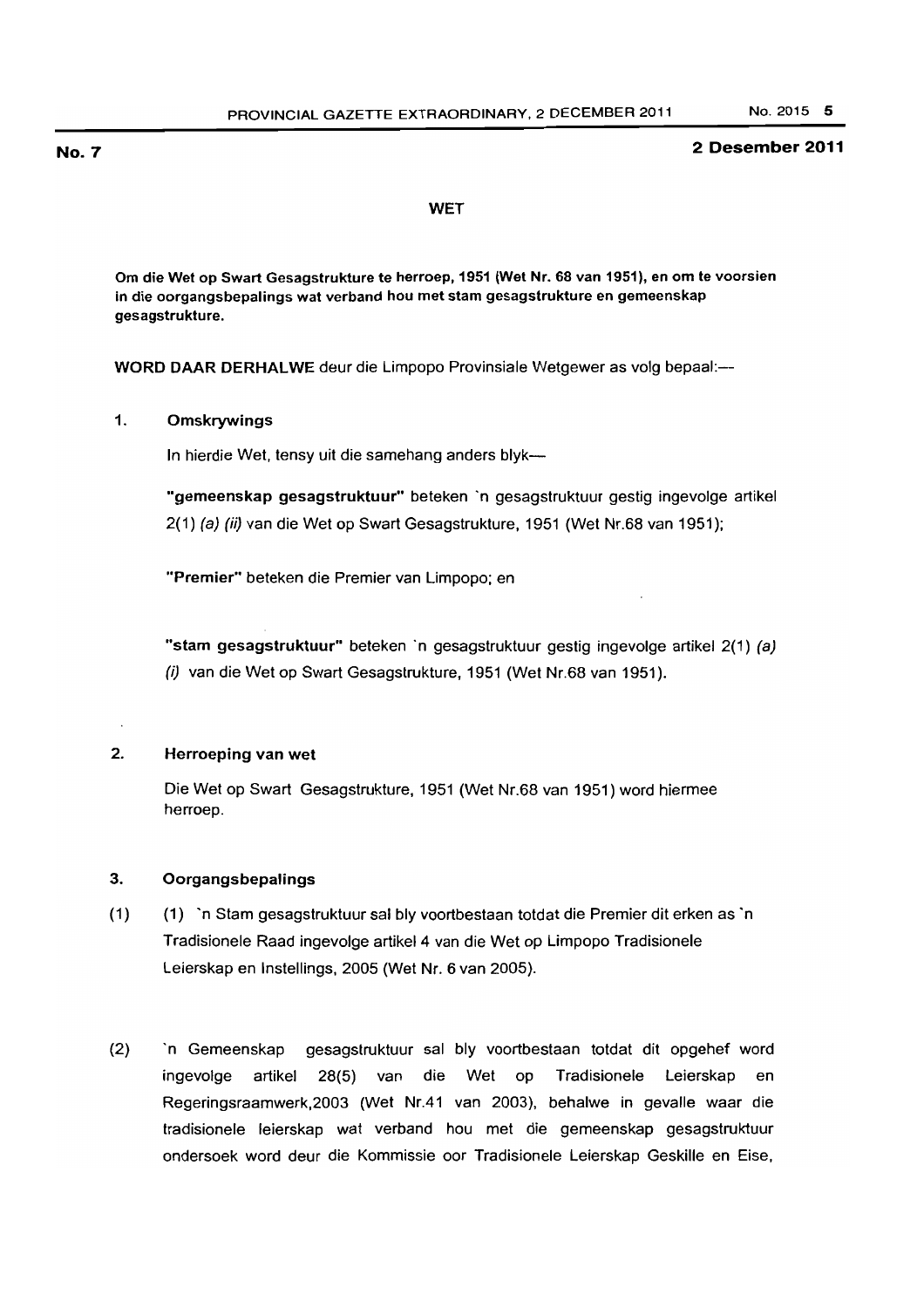gestig ingevalge artikel 22 van die Wet ap Tradisionele Leierskap en Regeringsraamwerk, 2003 (Wet Nr. 41 van 2003) in welke geval die betrokke gemeenskap gesagstruktuur administreer moet word asof die Wet op Swart Gesagstrukture, 1951 (Wet Nr. 68 van 1951) nie herroep was nie.

# 4. **Korttitel en inwerkingtreding**

Hierdie Wet word genoem die Herraepingswet ap Limpopo Swart Gesagstrukture, 2011 en tree inwerking op 'n datum bepaal deur die Premier by wyse van proklamasie in die slaatskoerant.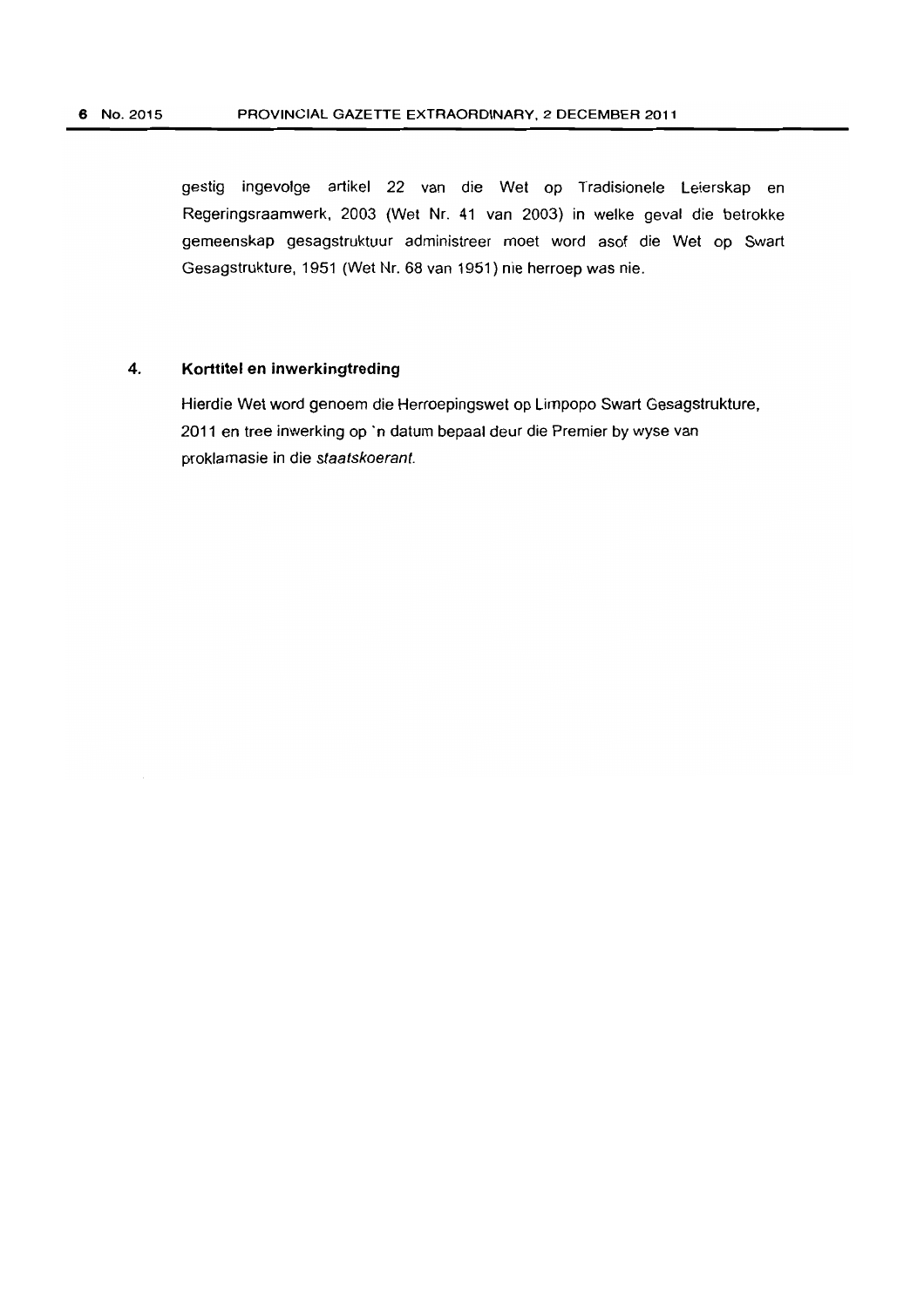### MOLAO

Go fedisa Molao wa Mebuso ya 8athobaso, 1951 (Molao 68 wa 1951), Ie go beakanyetsa dipeakanyetšo tša nakwana tše di amanago le Mebušo ya baetapele ba setšo le dipušosetšhaba.

GO AMOGELWA BJALO KA MOLAO ke lekgotlatheramelao la Protense ya Limpopo. ka mo go latelago:-

#### 1. DitlhaJoso

Ka mo molaong wo, ka ntle ga ge tirišo e laetša ka tsela ye nngwe-

"pušo-setšhaba" e šupa pušo ye e hlamilwego go ya ka karolo 2(1) (a) (ii) ya Molao wa Mebušo ya Bathobaso, 1951 (Molao 68 wa 1951);

"Tonakgolo" e šupa Tonakgolo wa Limpopo; le

"pušo ka moetapele wa setšo" e šupa pušo ye e hlamilwego go ya ka karolo 2(1) (a) (i) ya Molao wa Mebuso ya Balhobaso, 1951 (Molao 68 wa 1951).

# 2. Phediso ya molao

Molao wa Mebuso ya Bathobaso. 1951 (Molao 68 wa 1951) ka go realo 0 a fediswa.

# 3. Dipeakanyetšo tša nakwana

- (1) Puso ka moetapele wa selso e tla tswela pele go ba gona go fihla ge e amogelwa ke Tonakgolo bialo ka Khansele ya Setšo go ya ka karolo 4 ya Molao wa Boetapele le Diinstitšušene tša Setšo wa Limpopo, 2005 (Molao 6 wa 2005).
- (2) PU50-setshaba e tla tswela pele go fihlela ge e fediswa, bjalo ka ge go bontshwa ka go karolo 28(5) ya Molao wa Sebopego sa Puso Ie Boetapele bja Setoo wa 2003 (Molao 41 wa 2003), ntle le moo boetapele bjoo bja set $\Box$ o bjo bo amanago le pu $\Box$ oset⊡haba bo le ka tlase ga dinyaki⊡i⊡o t⊡a Khomi⊡ene ya Dikgotlhano t⊡a Boetapel bja SetDo le Dikgopelo ye e hlamilwego go ya ka karolo 22 ya Molao wa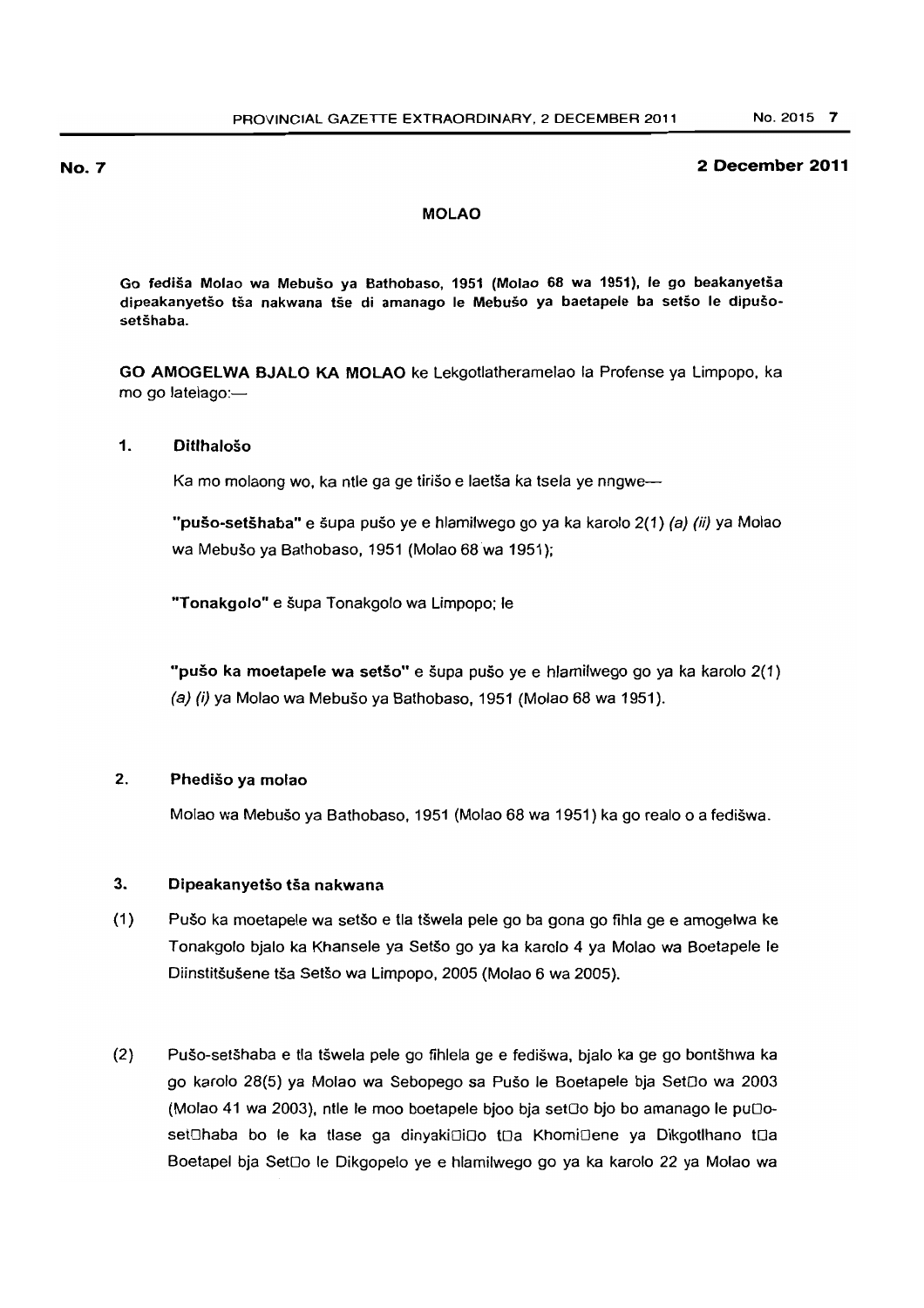Sebopego sa PuDo le Boetapel bja SetDo wa 200 (Molao 41 wa 2003), moo e lego gore setOhaba seo go bolelwago ka sona se swanetOwe go laolwa bjalo ka ge e le gore Molao wa PuDo ya Bathobaso wa 1951 (Molao 68 wa 1951) ga se wa phumulwa

# 4. **Thaetlele** ye kopana Ie thomiso

Molao wo 0 bitswa Molao wa Phediso ya Molao wa Mebuso ya Bathobaso. 2011 Ie gona o thoma go šomišwa ka tšatšikgwedi ye e beilwego ke Tonakgolo ka kgoeletšo ka gare ga kuranta ya mmuDo.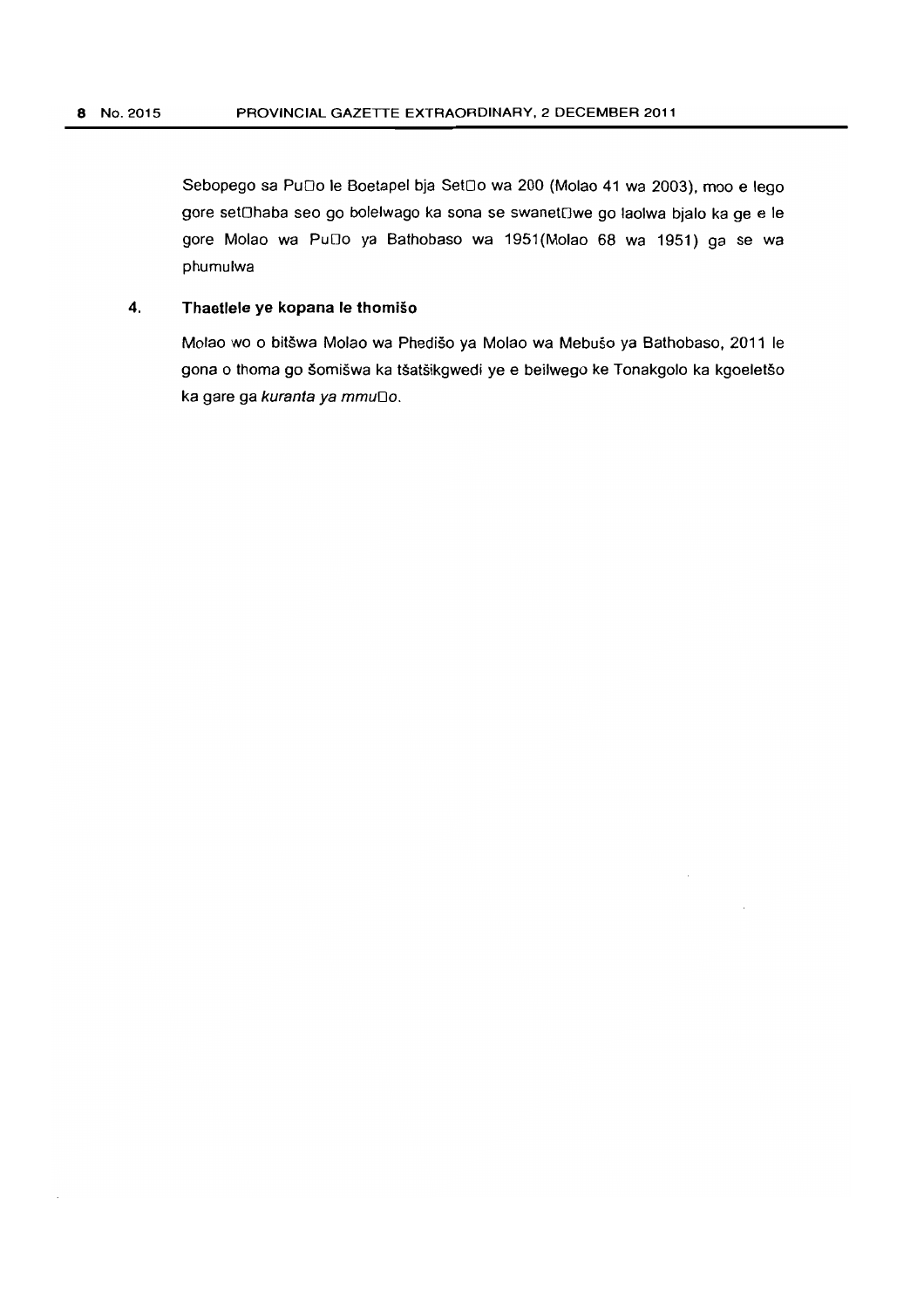# MULAYO

Wa u phumuJwa ha Mulayo wa Vhulaedzwa wa Vharema, 1951 (MuJayo No. 68 wa 1951), na u netshedza u pfukhiselwa ha mbetshelo dzi tutshelanaho na vhulaedzwa ha tshitshavha na vhulaedzwa ha sialala.

AFHA HU KHOU VHEWA MULAYO nga Vhusimamilayo ha Limpopo sa zwi tevhelaho:

# 1. Thandavhudzo

Kha uyu Mulayo nga nnda ha musi zwi re ngomu zwi tshi sumbedza nga inwe ndila-

"vhulaedzwa ha tshitshavba" zwi amba vhulaedzwa ho thomiwaho hu tshi tevhedzwa khethekanyo 2(l} (a) (i) ya MuJayo wa Vhulaedzwa ha Vharema, 1951 (Mulayo No. 68 wa 1951);

"Premia" zwi amba Premia wa Limpopo; nahone

"vhulaedzwa ha sialala" zwi amba vhulaedzwa ho thomiwaho hu tshi tevhedzwa khethekanyo (2)(1) (a) (i) ya Mulayo wa Vhulaedzwa ha Vharema, 1951 (Mulayo No. 68wa 1951).

# 2. U Phumulwa ha mulayo

Mulayo wa Vhulaedzwa ha Vharema, 1951 (Mulayo No. 68 wa 1951) afha u khou phumulwa.

# 3. Mbetshelo dza pfukhisela

- (1) Vhulaedzwa ha sialala vhu do bvela phanda na u vha hone u swikela vhu tshi tendelwa nga Premia sa ha Khoro ya Sialala hu tshi tevhedzwa khethekanyo 4 ya Mulayo wa Zwiimiswa na Vhurangaphanda ha Sialala wa Limpopo, 2005 (Mulayo No.6 wa 2005).
- (2) Vhulaedzwa ha tshitshavha vhu do bvela phanda na u vha hone u swika  $-$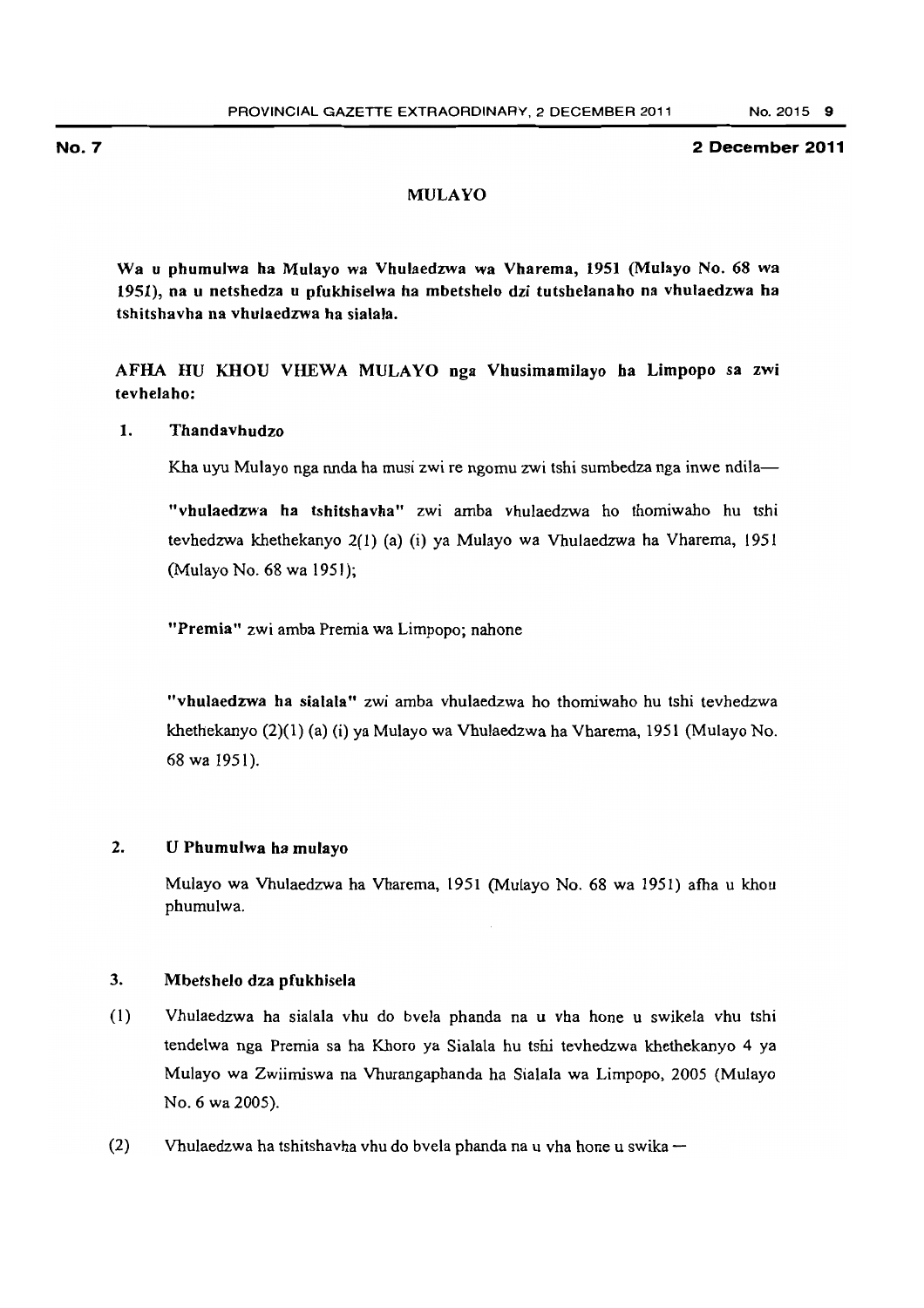- (a) vhu tshi tendelwa nga Premia uri vhu vhe ha Khoro ya Sialala hu tshi tevhedzwa khethekanyo 4 ya Mulayo wa Zwiimiswa na Vhurangaphanda ha Sialala wa Limpopo, 2005 (Mulayo No.6 wa 2005); kana
- (b) u fheliswa nga Premia hu tshi tevhedzwa khethekanyothukhu 33(6) ya Mulayo wa Zwiimiswa na Vhurangaphanda ha Sialala wa Limpopo, 2005 (Mulayo No. 6 wa 2005),

nga nnda ha hune ha vha na uri vhurangaphanda ha sialala vhu tutshelanaho na vhulaedzwa ha tshenetsho tshitshavha vhu fhasi ha tsedzuluso nga Khomishini ya nga ha Mbilo na Phambano dza Vhurangaphanda ha Sialala ho thomiwaho hu tshi tevhedzwa khethekanyo 22 ya Mulayo wa Muhanga wa Mavhusele na Vhurangaphanda ha Sialala 2003 (MuJayo No 41 wa 2003), hune arali zwo ralo, vhulaedzwa ha tshitshavha vhu kwameaho vhu tea u laulwa sa u nga Mulayo wa Vhulaedzwa ha Vharema a u athu u phumulwa.

# 4. Dzina **lipfufhi na** mathomo

Uyu Mulayo u vhidzwa Mulayo wa Vhulaedzwa ha Vharema wa Limpopo, 2011 nahone u thoma u shuma nga datumu ine ya do vhewa nga Premia nga kha mulevho kha Gazethe.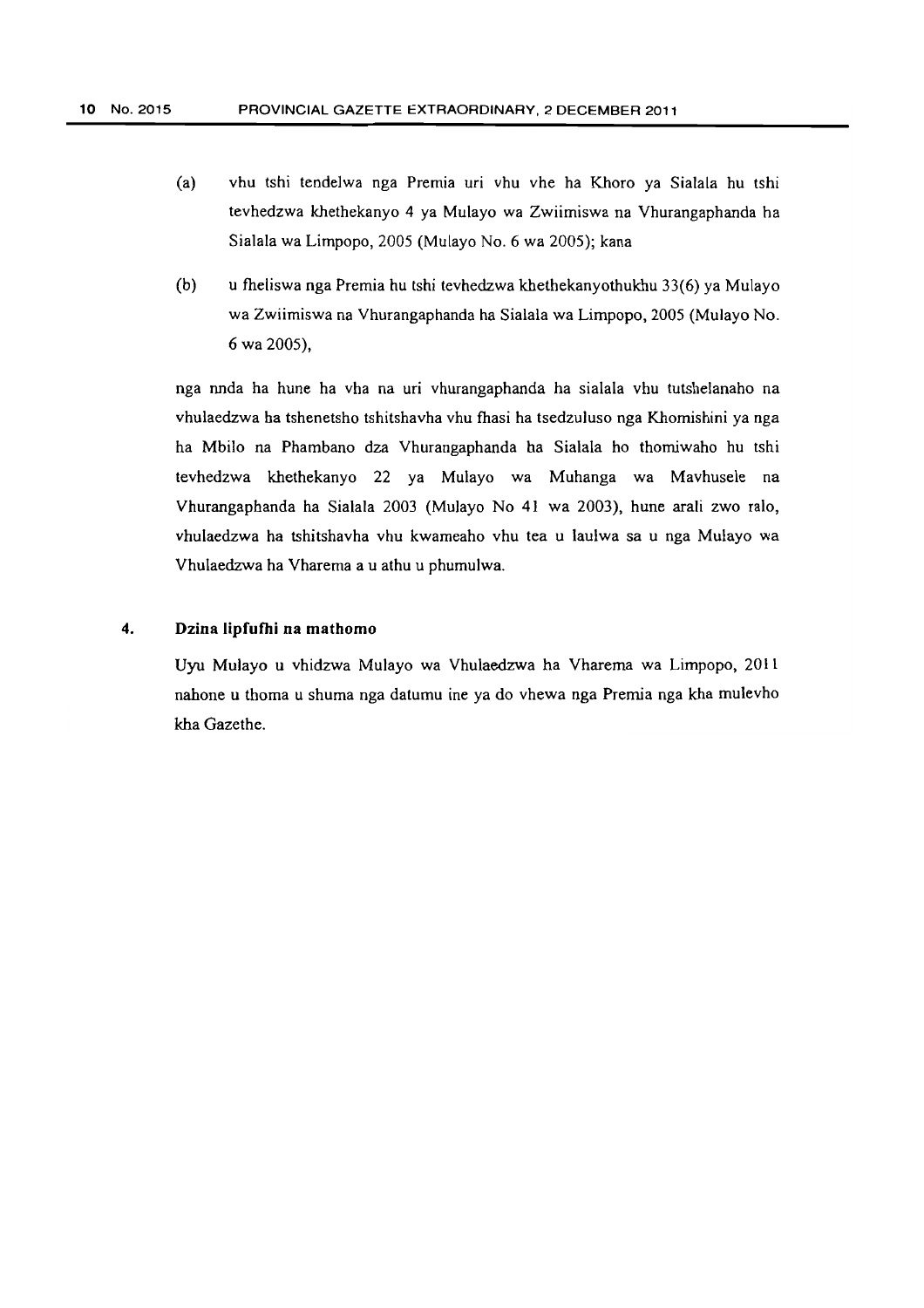#### NAWU

Nawu wa Vulawuri bya Vantima, 1951 (Nawu No. 68 wa 1951), no kombisa swilaveko swa nkarhinyana mayelana na vu'awuri bya ndhavuko na vulawuri bya miganga.

WU ENDLIWA NAWU hi Mfumo wa Milawu wa Xifundzankulu xa Limpopo, hi ndlela leyi:-

# 1. Tinhlamuselo

Eka Nawu lowu, ehandle ka laha vundzeni byi kombaka swin'wana-

"vufawuri bya muganga" swi vula vulawuri lebyi tumbuluxiweke hi ku landza xiyenge xa  $2(1)(a)(ii)$ 

Nawu wa Vulawuri bya Vantima, 1951 (Nawu No.68 wa 1951);

"Holobyenkulu" swi vula Holobyenkulu wa limpopo; kasi

"vulawuri bya ndhavuko" swi vula vulawuri lebyi tumbuluxiweke hi ku landza swi vula vulawuri lebyi tumbuluxiweke hi ku landza xiyenge xa 2(1)(a)(ii)

Nawu wa Vulawurt bya Vantima, 1951 (Nawu No.68 wa 1951);

# 2. Ku herisa Nawu

Laha, Nawu wa Vulawuri bya Vantima, 1951 (Nawu No.68 wa 1951) wa herisiwa.

#### 3. Swilaveko swa nkarhinyana

- (1) Vulawuri bya ndhavuko byi ta va bya ha ri kona ku kondza loko byi amukeriwa hi Holobyenkulu tan; hi Huvo ya Ndhavuko hi ku landza xiyenge xa 4 xa Nawu wa Vurhangeri bya Ndhavuko na Mihlangano, 2005 (Nawu NO.6 wa 2005).
- (2) Vulawuri bya byi ta ya emahlweni byi ri kona ku kondza loko byi herisiwa, hilaha swi hlamuseriwaka hakona eka xiyenge xa 28(5) xa Nawu wa Xivumbeko xa Vurhangeri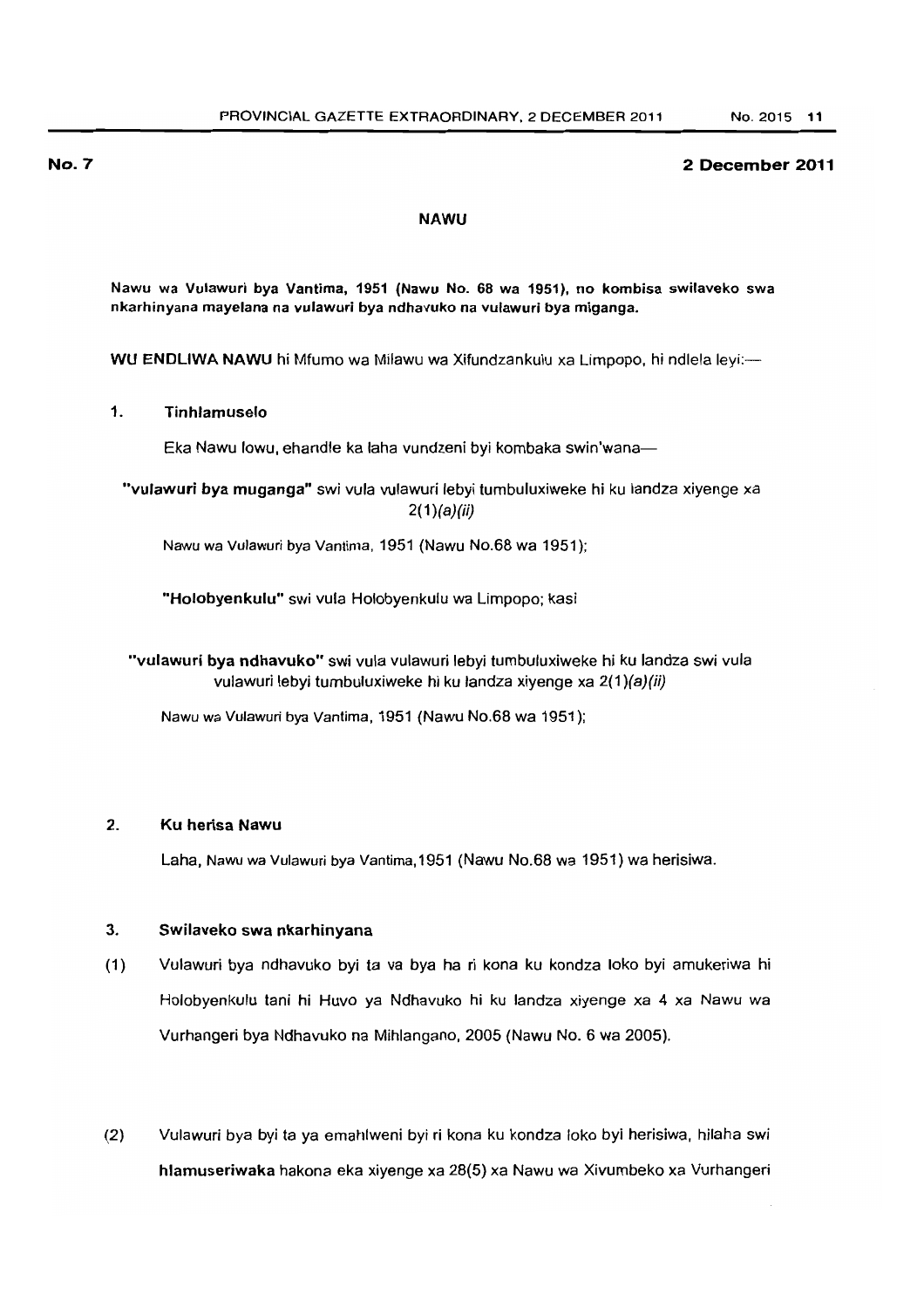bya Ndhavuko na Mafumelo, 2003 (Nawu No.41 wa 2003). ehandle ka laha vurhangeri bya ndhavuko byo lebyo by; lavisisiwaka hi Khomixini ya Swivilelo na SWikoxo swa Vurhangeri bya Ndhavuko leyi tumbuluxiweke hi ku landza xiyenge xa 22 xa Nawu wa Xivumbeko xa Vurhangeri bya Ndhavuko na Mafumelo, 2003 (Nawu No. 41 wa 2003). laha vulawuri bya muganga lebyi khumbekeka byi faneleke ku lawuriwa onge Nawu wa Vulawuri bya Vantima. 1951 (Nawu No.68 wa 1951) a wu herisiwangi.

# **4. Nhlokomhaka yo koma no sungula ku tirha**

Nawu lowu wu **vuriwa** Nawu wo herisa Nawu wa Vulawuri bya Vantima, 2011 Naswona wu sungula ku tirha hi siku leri vekiweke hi Holobyenkulu eka gazete.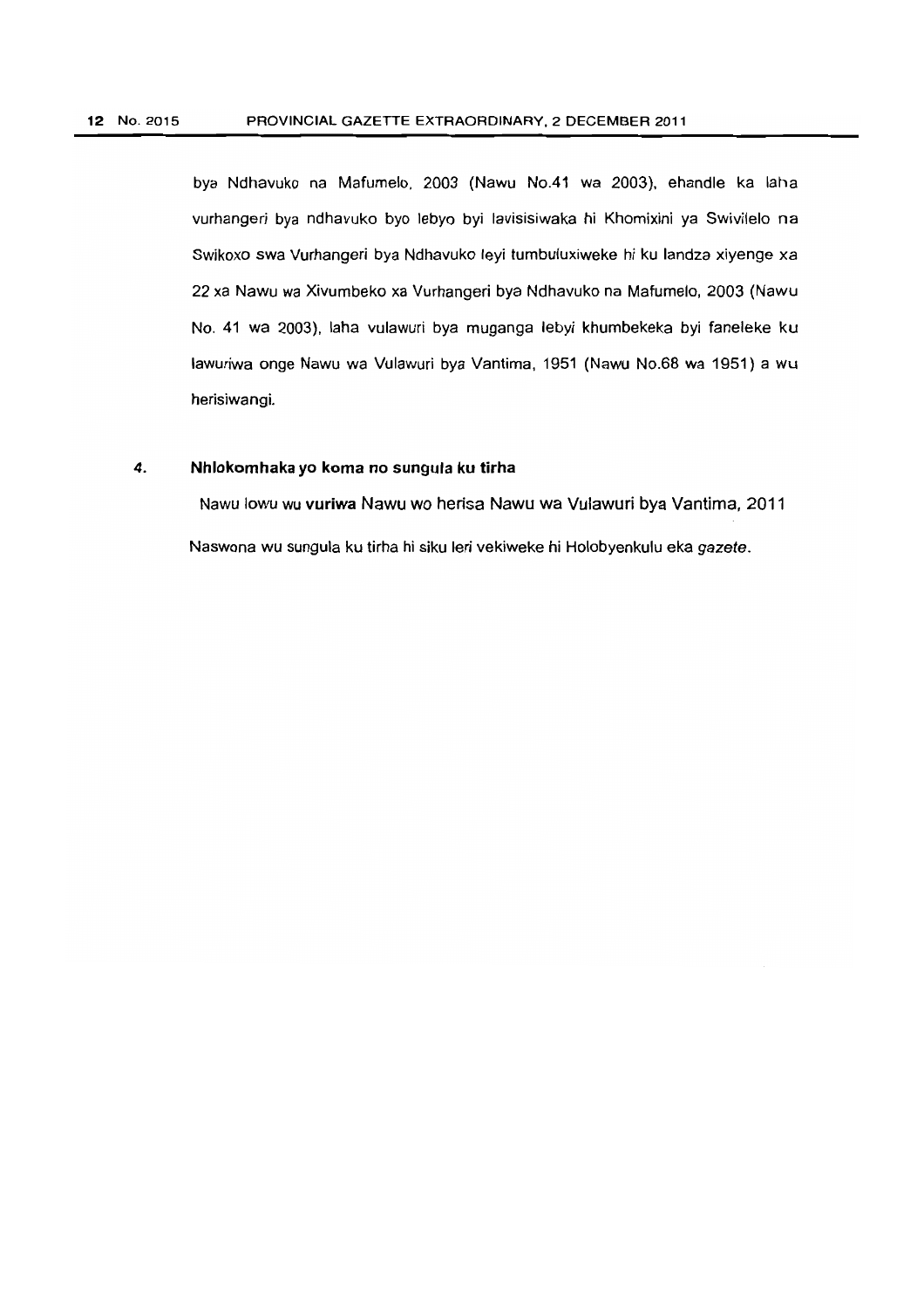#### NO.7 2 December **2011**

### UMTHETHO

Wokwesula umThetho wemiBuso yabaNzima, ka·1951 (umThetho Nomboro 68 ka-1951), kanye nokubonelela ngeenjamiso zamatjhuguluko aphathelene nemibusositjhaba namabandla womphakathi.

WENZIWE UMTHETHO siBethamthetho sePhrovinsi yeLimpopo ngendlela elandelako:-

# 1. Iinhlathululo

KiloThetho, ngaphandle kwalokha nangabe ubujamo butjho okhunye-

"ibandla lomphakathi" kutjhiwo ibandla elihlonywe ukuya ngokwesigaba  $2(1)$  (a) (ii) somThetho wemiBuso yabaNzima, ka-1951 (umThetho Nomboro 68 ka-1951);

"uNdunakulu" kutjhiwo uNdunakulu weLimpopo; begodu

"umbusositjhaba" kutjhiwo ibandla elihlonywe ukuya ngokwesigaba 2(1) (a) (i) somThetho wemiBuso yabaNzima, ka-1951 (umThetho Nomboro 68 ka-1951).

### 2. Ukwesulwa komthetho

UmThetho wemiBuso yabaNzima, ka-1951 (umThetho Nomboro 68 ka-1951) ngalokhu uyesulwa.

#### 3. linjamiso zamatjhuguluko

- (1) Umbusositjhaba uzakuragela phambili ngokuba khona ukufikela lokha nawamukelwa nguNdunakulu njengomKhandiu wezeNdabuko ukuya ngokwesigaba 4 somThetho weLimpopo wezobuRholi beNdabuko neenKhungo, ka-2005 (umThetho Nomboro 6 ka-2005).
- (2) Ibandla lomphakathi lizakuragela phambili ngokuba khona ukufikela !okha naliphadlhalajwako. njengombana kucatjangwe esigabeni 28(5) somThetho womLeyo wobuRholi beNdabuko nokuBusa ka-2003 (umThetho Nomboro 41 ka-2003). ngaphandle kwalokha nangabe uburholi bendabuko obuphathelene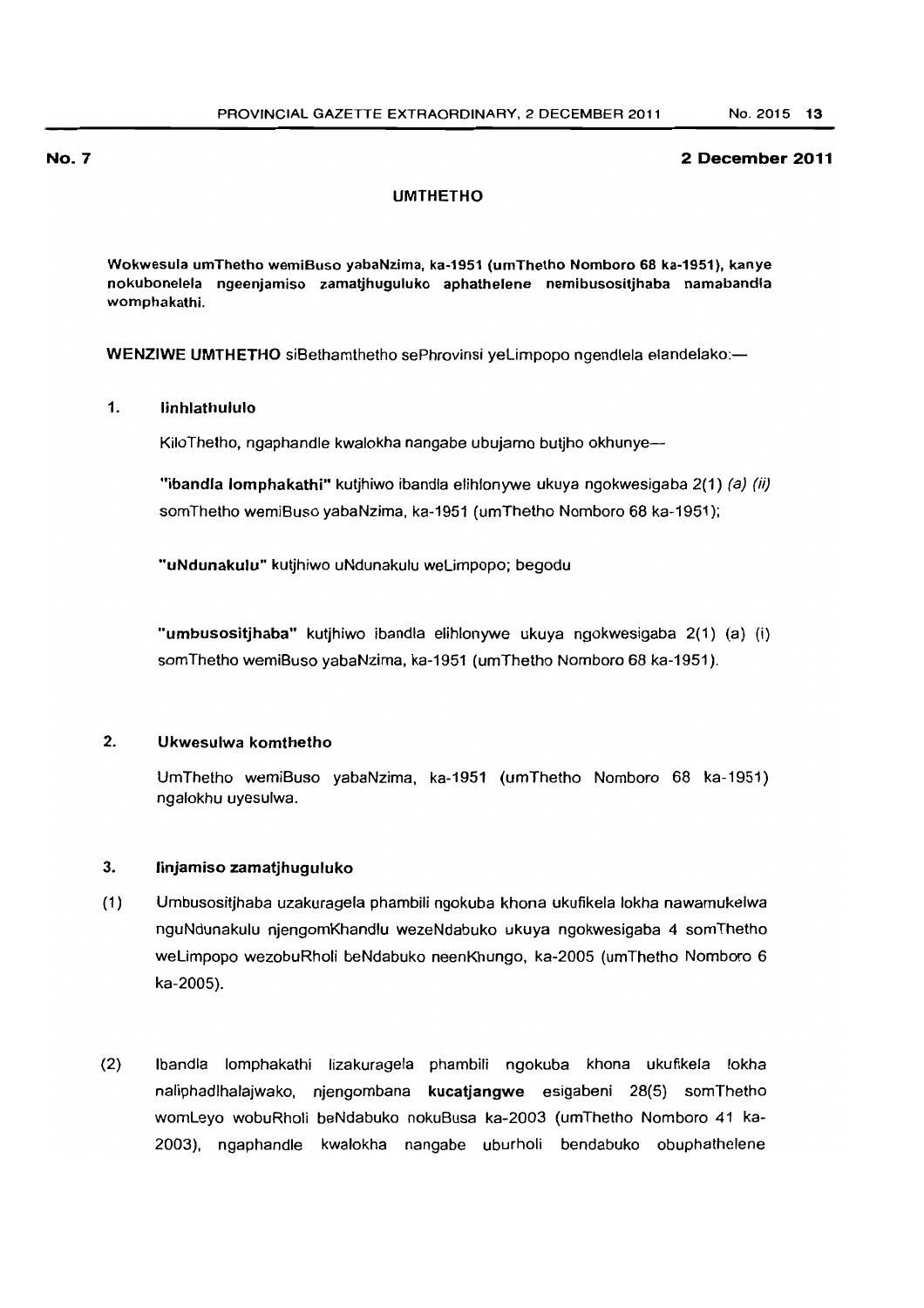nomphakathi lowo busaphenywa yiKomitjhini yemiBango yobuRholi beNdabuko ehlonywe ukuya ngokwesigaba 22 somThetho womLeyo wobuRholi beNdabuko nokuBusa, ka-2003 (umThetho Nomboro 41 ka-2003), begodu lokha nangabe kunjalo kufuze bonyana ibandlelo lomphakathi lilawulwe inga umThetho wemiBuso yabaNzima, ka-1951 (umThetho Nomboro 68 ka-1951) awukesulwa.

# **4. Isihloko esifitjhani nokuthoma ukusebenza**

UmThetho 10 **ubizwa** umThetho wokwEsulwa komThetho wemiBuso yabaNzima, ka-2011 begodu uthoma ukusebenza ngelanga elizakubekwa nguNdunakulu ngokulimemezela egazedeni.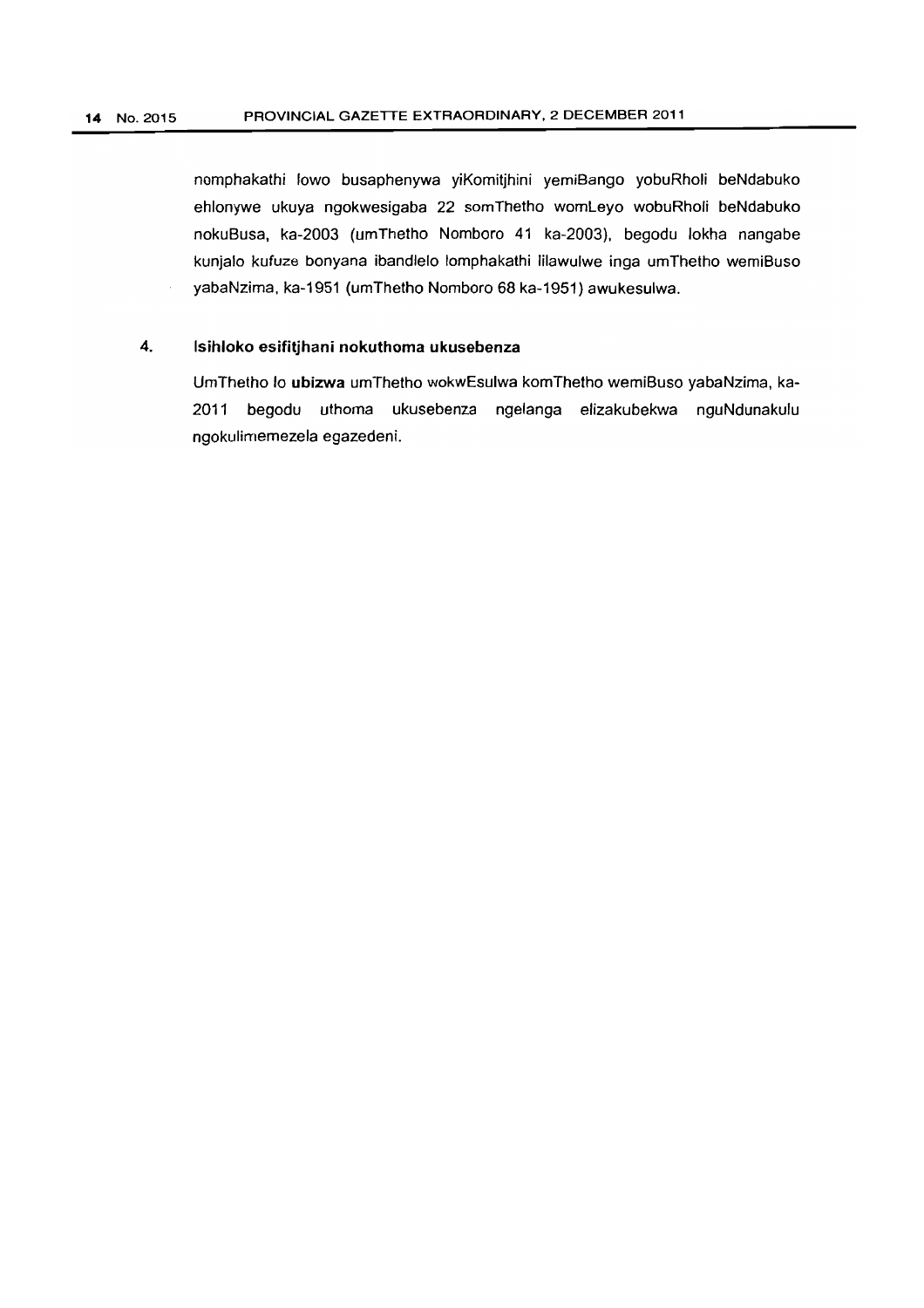Act No.04 of 2011

| assented to        |
|--------------------|
| (Cethale 8/11/2011 |
|                    |

**GENERAL EXPLANATORY NOTE:** 

Words underlined with solid line indicate insertions in existing enactments

### **ACT**

To amend the Limpopo Traditional Leadership and Institutions Act, 2005 (Act No.6 of 2005) so as to provide for the disestablishment of community authorities And matters connected therewith

BE IT ENACTED by the Limpopo Provincial Legislature as follows:-

# 1. Insertion of section 33(6) in Act 6 of 2005

The following sub-section is hereby inserted in section 33 of the Limpopo Traditional Leadership and Institutions Act, 2005 (Act No.5 of 2005):

"(6)(a) The Premier may. by notice in the Gazette disestablish any community authority that has been established and is still recognised in terms of applicable legislation.

(6) (b) The notice disestablishing a community authority must regulate the lega', practical and other oonsequences of the disestablishment, including-

- (i) the transfer of assets, liabilities. administrative and other records of the community authority: and
- $(ii)$  the transfer of members of staff, if any.".

# 2. Short title

This Act is called the Limpopo Traditional Leadership and Institutions Amendment Act, 2011 .

> This is to certify that this Act has complied With the Standing Rules and Orders of the House and was thus adopted by the Honourable House on this  $\mathbb{R}^n$ ............. Day of  $\mathbb{R}^{n+1}$ ,  $\Omega$

 $Signed: AUP, AB, B.$  Date:  $101012011$  $SPEAKER$  OF THE LIMPOPO LEGISLAT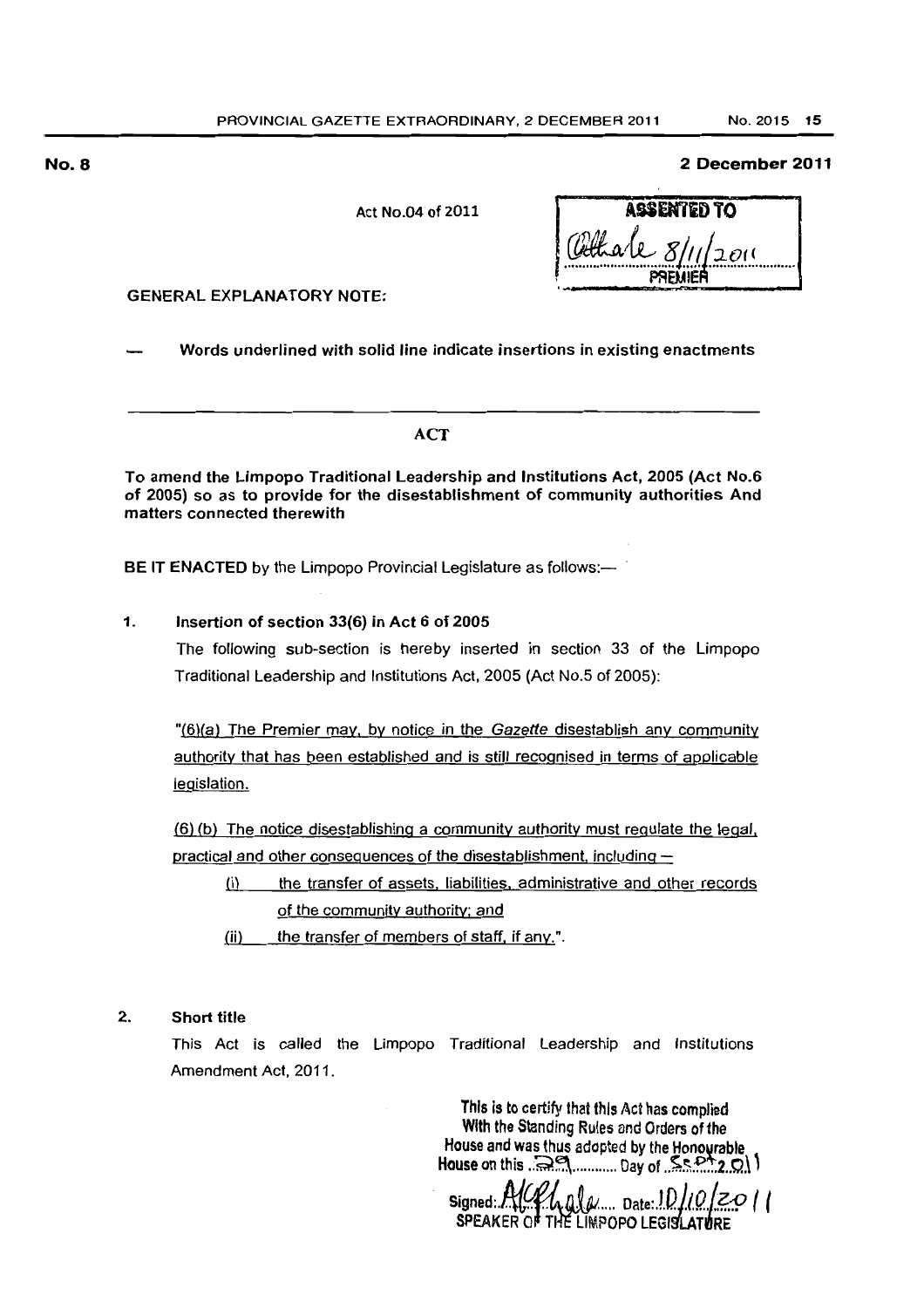# ALGEMENE VERKLARENDE AANTEKENINGE:

Woorde onderstreep met 'n soliede Iyn dui op invoegings tot bestaande verordeninge

#### WET

Om die Wet op Limpopo Tradisionele Leierskap en Instellings • 2005 (Wet Nr.6 van 2005) te wysig ten einde te voorsien in die opheffing van gemeenskap gesagstrukture.

WORD DAAR DERHALWE deur die Limpopo Provinsiale Wetgewer as volg bepaal:-

#### 1. Invoeging van subartikel 33(6) in Wet 6 van 2005

Die volgende subartikel word hierby in artikel 33 van die Wet op Limpopo Tradisionele Leierskap en Instellings. 2005 (Wet Nr.5 van 2005) ingevoeg:

"(6)(a) Die Premier mag by kennisgewing in die Staatskoerant, enige gemeenskap gesagstruktuur wat gestig was ingevolge toepaslike wetgewing en steeds erken word ophef.

(6) (b) Die kennisgewing vir die opheffing van 'n gemeenskap se gesagstruktuur moet die regsgeldige, praktiese en ander gevolge van die opheffinq reguleer.  $in$ sluitend  $-$ 

(i) die oordrag van bates. laste, administratiewe en ander rekords van die gemeenSkap se gesagstruktuur;

(ii) die oordrag van lede van die personeel indien enige.".

#### 2. Korttitel

Hierdie Wet is die Wysigingswet op Limpopo Tradisionele Leiers en Instellings. 2011.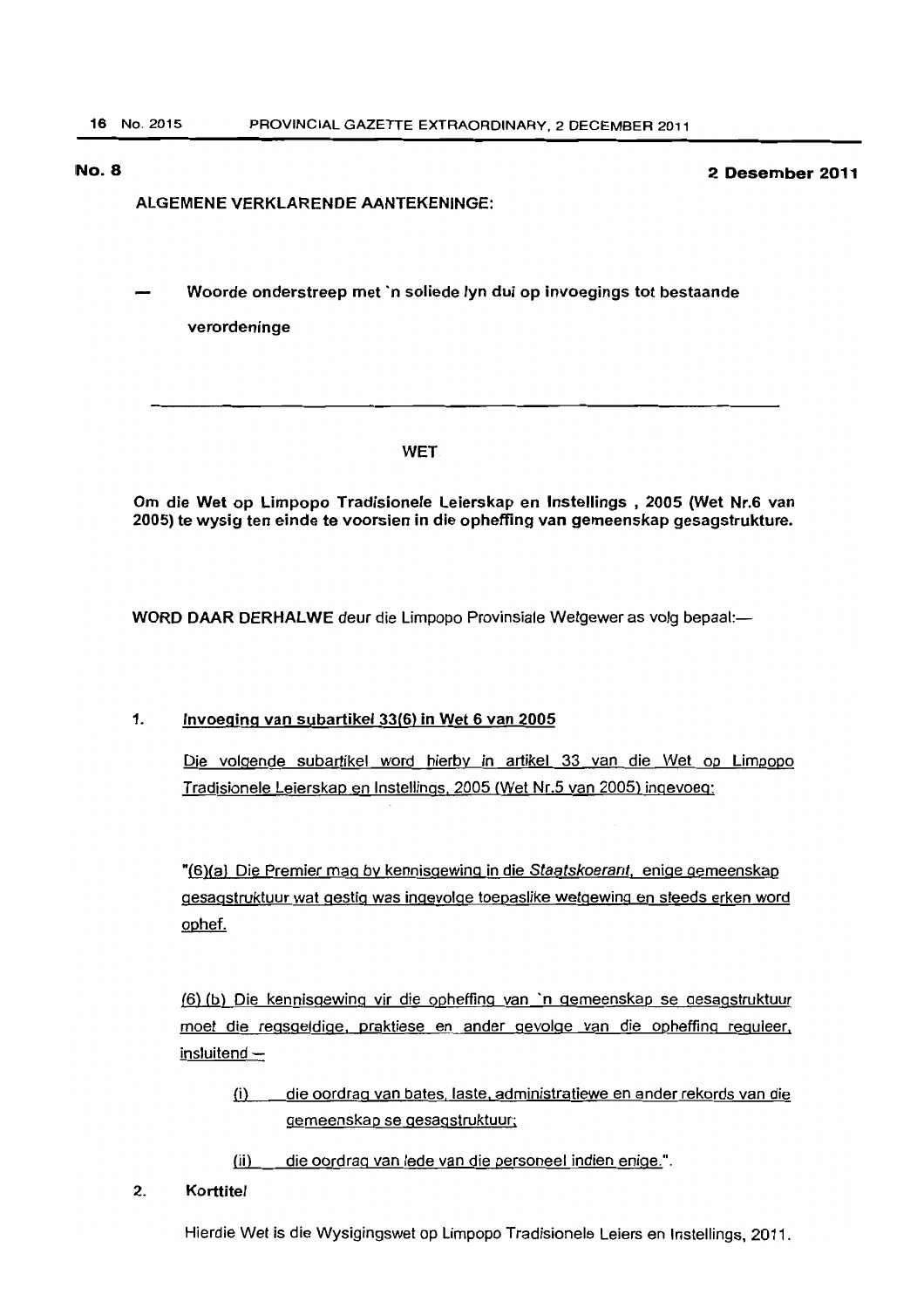**TEMOSO VA TlHAlOSO-KAKARETSO:** 

**Mantsu ao a thaletswego ka mothaladi 0 mokoto a laetsa dikarolo !Se di tsentswego ka go ditaelo tse di lego gona** 

# **MOlAO**

**Go fetoSa Molao wa Boetapele Ie Diinstitsusene tsa SelSo wa Limpopo, 2005 {Molao 6 wa 2005} go beakanyetsa go phatlalatswa/theollwa ga dipuso-setshaba.** 

**GO AMOGElWA BJAlO KA MOLAO** ke Lekgotlatheramelao la Profense ya limpopo ka mo latelago:-

**1. Go tsenywa ga karolwana 33{6) ka go Molao 6 wa 2005** 

Karolwana ye e latelago ka go realo e tsenywa go karalo 33 ya Molao wa Boetapele Ie Diinstitsusene tsa Setso wa limpopo, 2005 (Molao 5 wa 2005):

"(6)(a) Tonakgolo o swanetše, ka tsebišo ka gare ga Kuranta go fediša pušosetšhaba efe goba efe yeo e bego e theilwe eupša e sa amogelwa go ya ka molao wo 0 diriswago.

(6) (b) Tsebiso ye e fedisago puso-setshaba e swanetse go bea ka fase 9a taolo ditlamorago tša semolao, tše go tla itemogelwago tšona le ditlamorago tša mohuta o mongwe tše di ka hlolwago ke phedl $\Box$ o, go akaretšwa $-$ 

- (i) phetišetšo ya dithoto, dikoloto, direkote tša tshepedišo le tša mohuta o mongwe tša pušo-setšhaba;
- (ii) phetišetšo ya bašomi, qe e ba go kgonagala."
- 2. Thaetlele **ye kopana**

Molao wo ke Molao-Phetoswa wa Boetapele Ie Diinstitsusene tsa Setso wa limpopo,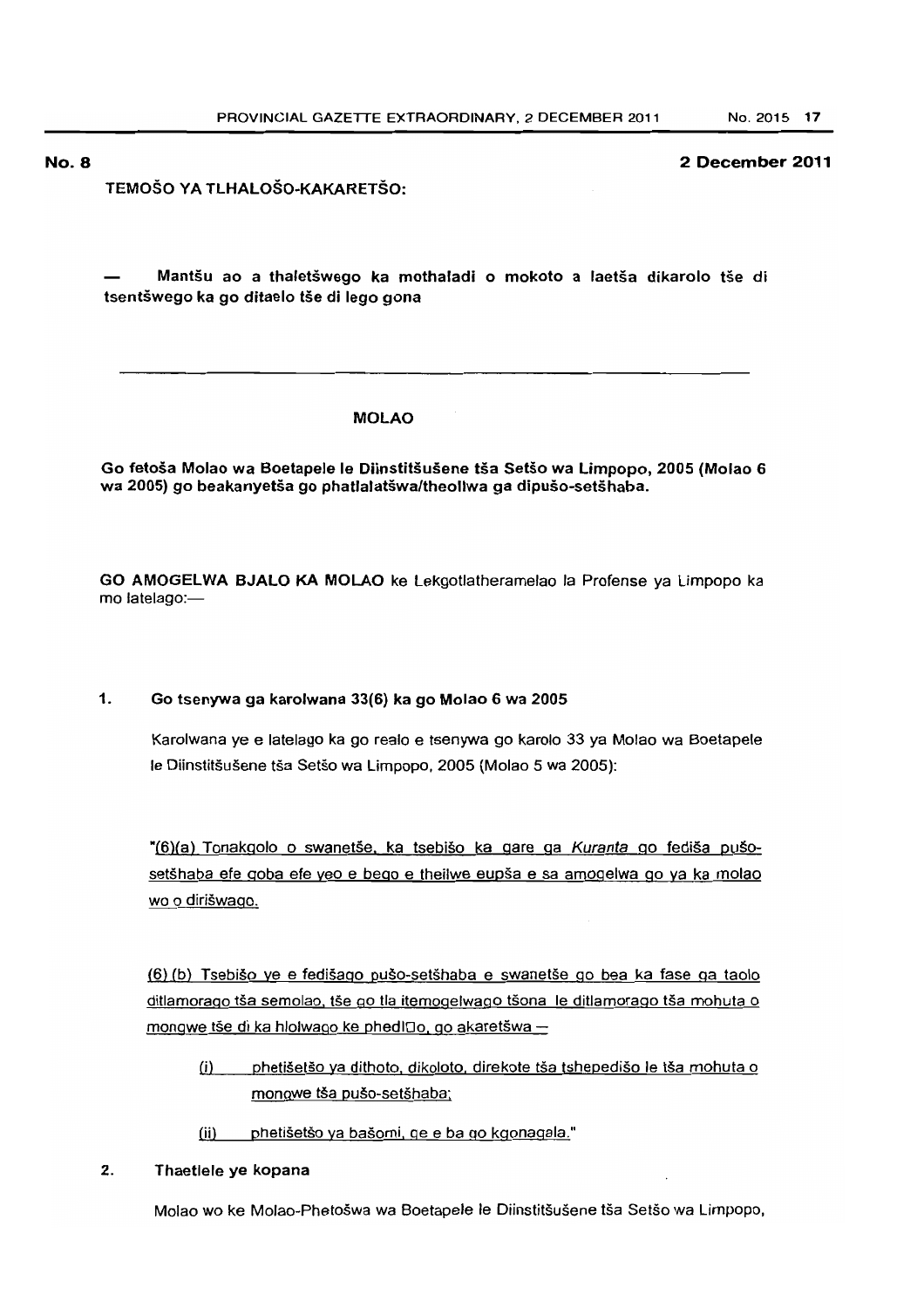# THALUTSHEDZO YA ZWO NWALWAHO NGA U ANGAREDZA:

maipfi o talelwaho nga fhasi nga mutalo mudenya a sumbedza zwi dzheniswaho kha linwalwa Ii re hone

# MULAYO

#### U khwinisa Mulayo wa Zwiimiswa na Vhurangaphanda ha Sialala wa Limpopo,

2005 (Mulayo No.6 wa 2005) u netshedza u bvulwa ha maanda a vhulaedzwa ha tshitshavha.

HU KHOU VHEWA MULAYO nga Vhusimamilayo ba Vundu Ia Limpopo, sa zwi tevhelabo:

#### 1. U dzheniswa ha khethekanyothukhu 33(6) kha Mulayo 6 wa 2005

Khethekanyothukhu i tevhelaho i khou dzheniswa kha khetbekanyo 33 ya Mulayo wa Zwiimiswa na Vhurangapbanda ha Sialala wa Limpopo, 2005 (Mulayo No.5 wa 2005):

"(6)(a) Premia u tea uri, nga u tou ita ndivbadzo kha *Gazete,* bu saathu fhira la 24 Tshimedzi 2011, a bvule maanda a vhulaedzwa vhuthio kana vhuthio ha tshitshavha he ha thomiwa nahone hune ha kha di dzhielwa ntha hu tshi tevhedzwa mulayo u no khou shuma na zwezwo.

 $(6)(b)$  ndivhadzo ya u bvulwa maanda a vhulaedzwa ha tshitshavha i tea uri nga Iwa mulayo i lange, zwi khagala na manwe masiandaitwa a u bvulwa hayo maanda, hu tshi katelwa

- (i) u pfukiselwa ha ndaka. vhudifhinduleli, ndaulo na dzinwe rekhodo dza vhulaedzwa ha tshitshavha;
- (ii) u pfukiselwa ha mirado ya tshitafu, musi zwo fanela."

### 2. Dzina Iipfufhi

Uyu Mulayo u vhidzwa Mulayo wa Khwiniso ya Zwiimiswa na Vhurangapbanda ha Sialala wa Limpopo, 2011.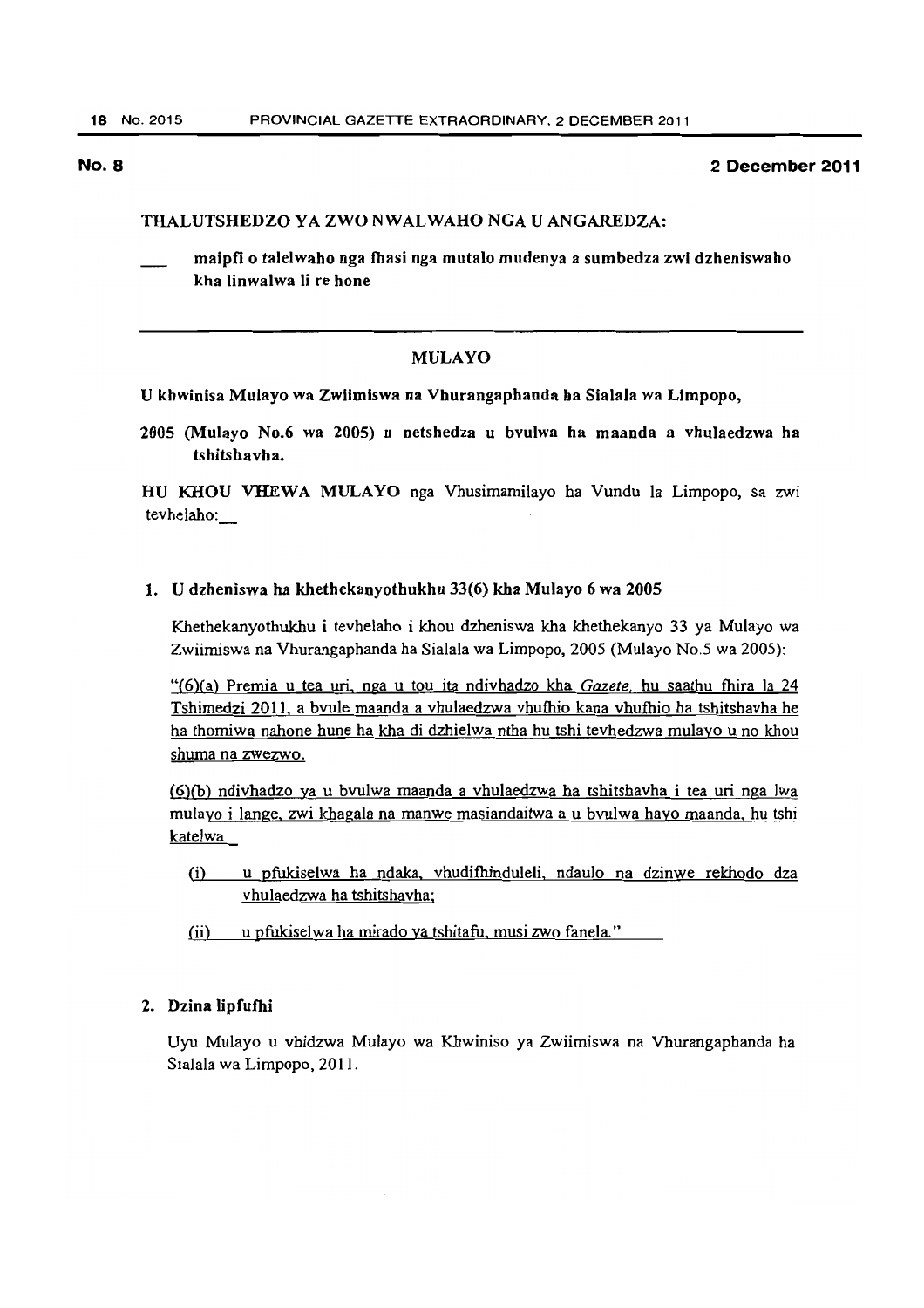# NHLAMUSELO HI KU ANGARHA;

Marito lama nkhwatihatiweke hi ntila wo bumbu'a ya kombisa lama ya nghenisiweke eka milawu leyi tirhaka sweswi

#### NAWU

Ku Cinea Nawu wa Minhlangano na Vurhangeri bya Ndhavuko, 2005 (Nawu No.6 wa 2005) ku end'a leswaku vu'awuri bya miganga byi herislwa.

SWI TEKIWA TANIHI NAWU hi Mfumo wa Milawu wa Xifundzankulu xa Limpopo hi ndlela leyi:-

# 1. Ku nghenisiwa ka xiyengentsongo xa 33(6) eka Nawu wa 6 wa 2005

Laha ku nghenisiwa xiyengentsongo lexi landzelaka eka xiyenge xa 33 xa Nawu wa Minhlangano na Vurhangeri bya Ndhavuko, 2005 (Nawu No.5 wa 2005):

"(6)(a) Holobye, hi xitiviso eka Gazette. ku naa se hundza 24 Ndzhati 2011. u fanele a herisa vulawuri bya miganga lebyi tumbuluxiweke naswona bya ha tirhisiwaka hi ku landza milawu leyi tirhisiwaka.

(6) (b) X;tiviso lex; herisaka vulawuri bya m;ganga xi fanele x; lawula swilo hinkwaswo swa xinawu na mimbuyelo yo herisa koloko, ku katsa  $-$ 

- (i) ku hundzisiwa ka tiasete, swikweleti, vufambisi na tirhekodo tin'wana ta vulawuri bya miganga;
- (ii) ku rhurhisiwa ka vatirhi, laha swi tirhaka.".

# 2. Nhlokomhaka hi ku komisa

Nawu lowu wu vuriwa Nawu wa Minhlangano na Vurhangeri bya Ndhavuko, 2011 .